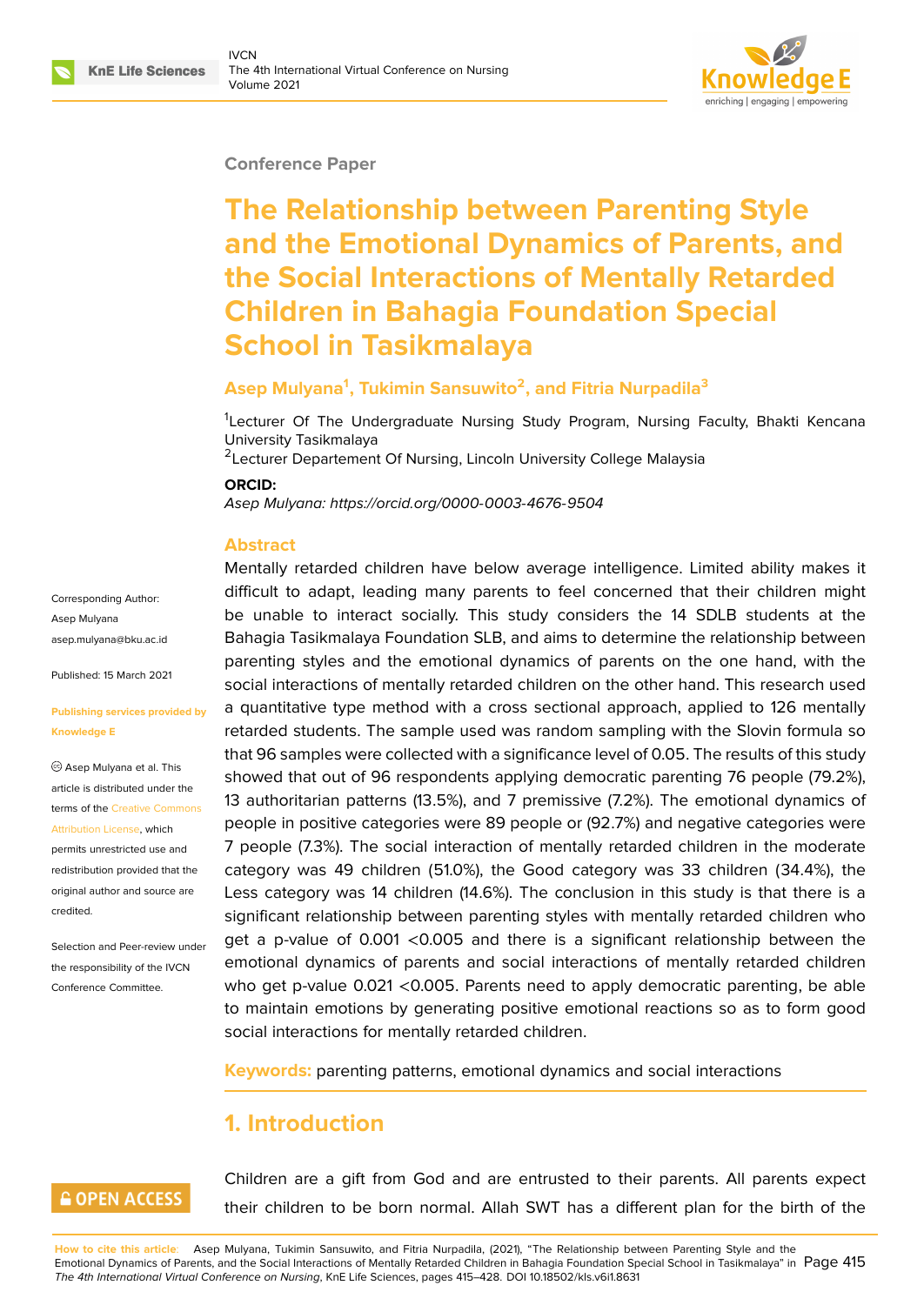child, from several births there are children with disabilities. Mentally retarded children or also known as mentally retarded children, namely children who have intellectuals below average. Limited operational capacity is difficult to adapt [1]. The limitations of mentally retarded children are a must for parents to help take care of themselves [2].

The basis for the obligations of parents in providing parenting as stipulated in the provisions of Law no. 35 of 2014 concerning amendments to [La](#page-12-0)w no. 23 of 2002 concerning child protection, article 14 paragraph 2, which states that children have [t](#page-12-1)he right to care, maintenance, education and protection for the development process of their parents according to their interests and talents [3]. Parenting is an attitude of giving affection in the form of educating, guiding, and giving sanctions to children achieving a better life in accordance with the existing norms in society [4].

Azizah's (2015) research found that 47 respondent[s 4](#page-12-2)2.6% had bad social interactions, 40.4% had poor parenting styles and there was a relationship between parenting styles and social interactions with autistic children [5]. This is [in](#page-12-3) line with Dewi's (2016) research which states that parents who have mild mental retardation children, most of the parenting styles used are authoritarian, namely 25 people (71.4%) of 30 parents and 5 respondents applying democratic parenting [\[2\]](#page-12-4). Parents who apply authoritarian parenting tend to impose the will of the parents on their children. Children must obey their parents absolutely. Most of them have a mild dependency level of independence.

The impact on children with mental retardation o[r m](#page-12-1)ental retardation is that children usually get less good parenting from their parents. This results in psychological disorders, low self-esteem and obstacles in carrying out social functions. Children often isolate themselves because they are not expected [6]. However, it is not an easy thing for parents to accept what really happened to their family. Some parents respond to the presence of a child diagnosed with mental retardation, accompanied by feelings of shame about the situation their family is experienci[ng](#page-12-5). When a child is diagnosed with mental retardation, some parents suffer from emotional disorders/stress [7].

Emotional disturbances arise as a result of poor perceptual interpretations so that individual behavior can be influenced by emotional movements in a person. Emotions can unconsciously lead to negative behavior. Silvant Tomkins said that [e](#page-13-0)motions are what motivate life [7]. Emotions can affect the attitudes of parents in carrying out their roles and responsibilities towards children. The presence of children who have limitations, one of which is the mentally retarded child who needs guidance and attention beyond the needs [of](#page-13-0) other children from father and mother. However, if their presence is responded negatively by parents, then the negative emotions that arise from the parents will have an impact on the bad attitudes carried out by mentally retarded children.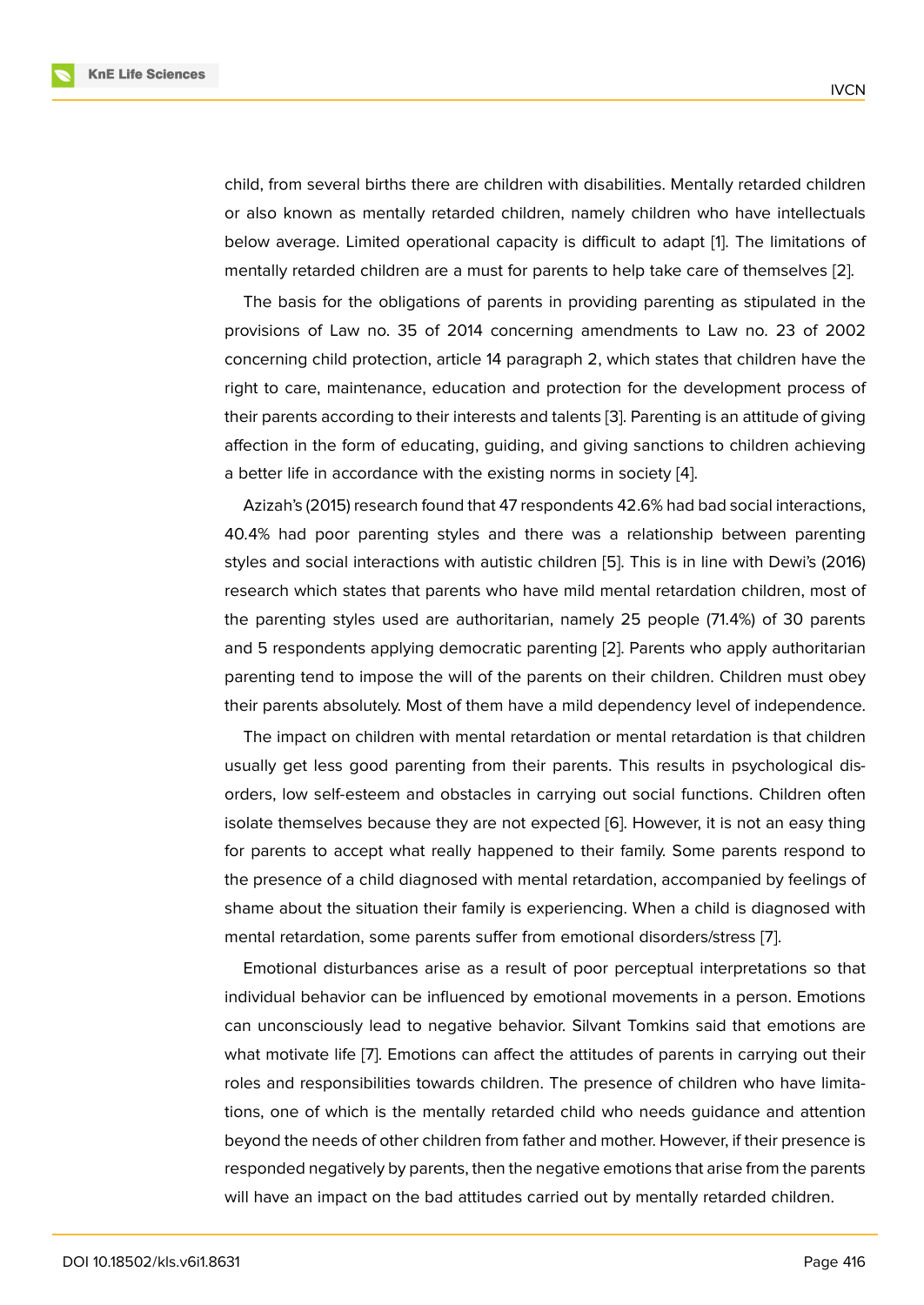**KnE Life Sciences** 

Based on the preliminary results with unstructured interviews through social media WhatsApp conducted by the author to the principal of the Bahagia Foundation SLB school, it was stated that out of 126 mentally retarded students there were several mentally retarded students who had social interactions that had to be guided by their parents, namely students at SDLB grade 1 and 2, around 14 students mentally disabled. Often children are silent, do not actively speak in class, this can be seen from some parents not taking their children to school as well as by not picking up their children from school because they are busy working, but the children are entrusted to grandmothers, neighbors or even pedicab drivers who have contracted the time to take the children. school.

From the recognition of 4 parents through unstructured interviews with social media WhatsApp, it is stated that emotions often appear suddenly when the child does not follow the directions of the parents, excessive anxiety appears suddenly when they remember that their child has a diagnosis with special needs (mental retardation) felt until now. Based on the description, the authors are interested in conducting research on "The Relationship Of Parenting Style And The Emotional Dynamics Of Parents With Social Interaction Of Mentally Retarded Children In Bahagia Foundation Special School".

# **2. Research Methods**

The research design used in this study used a correlational analytic type with a cross sectional approach. In this study, the writer has a desire to know a relationship between the three independent variables and the dependent variable. The variable in question is whether or not there is a relationship between parenting styles and parental dynamics with the social interaction of mentally retarded children at the Bahagia Tasikmalaya Foundation Special School.

The author analyzes the data collected using a research instrument, namely a questionnaire. This questionnaire was used for the variables of parenting styles, emotional dynamics and social interaction variables for mentally retarded children. Researchers will examine whether or not there is a relationship between these three variables, so that mentally retarded children carry out social interactions on the basis of parenting styles that parents provide.

The population of this research is parents who have mental retardation students. There are 126 mentally retarded students at the Bahagia Tasikmalaya Foundation SLB for the 2019/2020 academic year. The 126 students are divided into 3 levels of education, namely the SDLB level totaling 54 students, the SMPLB level totaling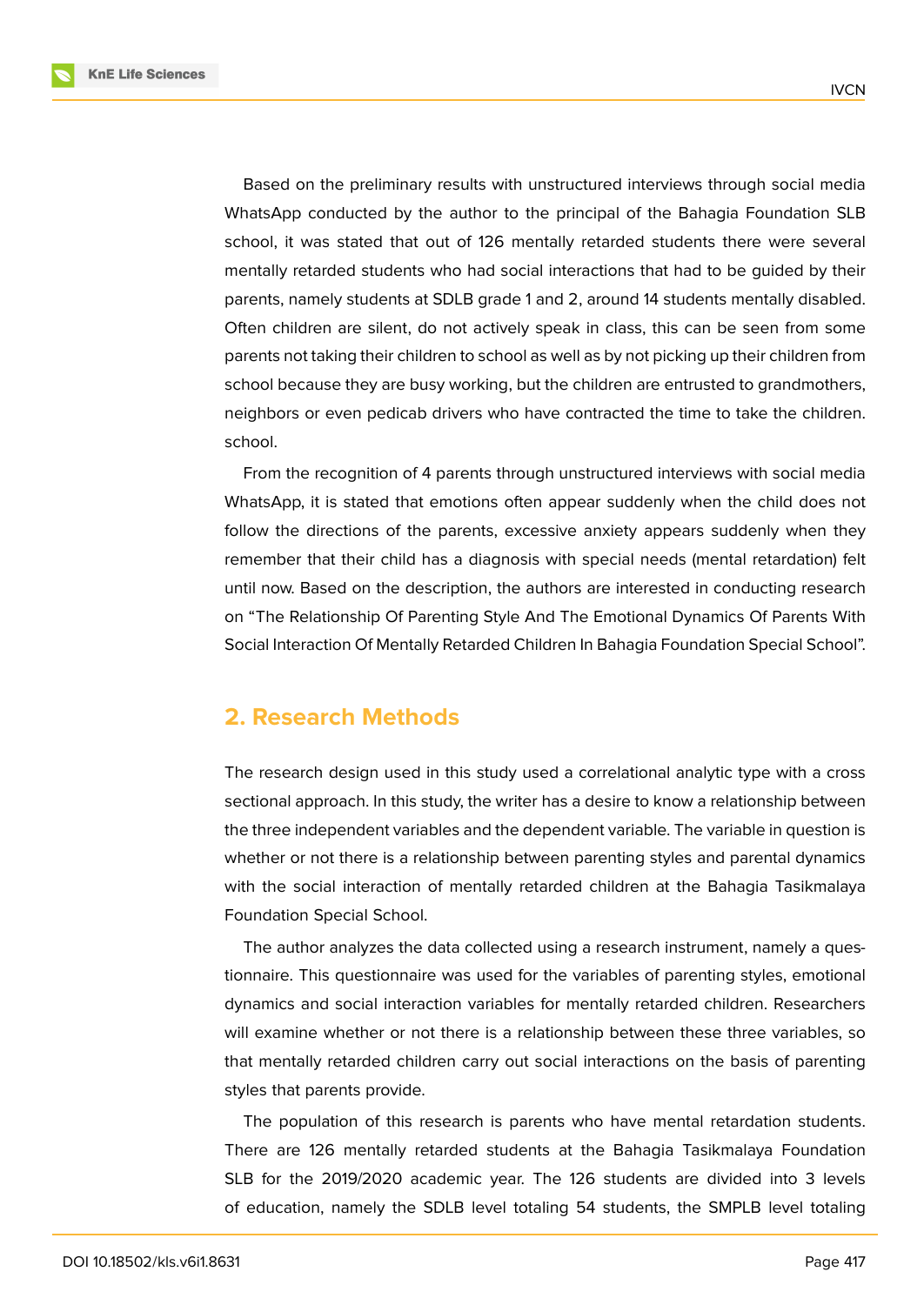36 students and the SMALB level totaling 36 students. From a population of 126, the sample used to become respondents used random sampling, namely using the Slovin formula, to find out how many samples were used in a population of 126 students using the Slovin formula, then:

$$
n = \frac{N}{1 + N(e^2)}
$$
  

$$
n = \frac{126}{1 + 126(0, 052)}
$$
  

$$
n = \frac{126}{1 + 126(0, 0025)}
$$
  

$$
n = \frac{126}{1,315}
$$

 $n = 95$ , 8rounded up to 96 samples required.

The inclusion criteria of the sample to be studied are:

- 1. Parents with children with mental retardation go to the Bahagia Tasikmalaya Foundation SLB
- 2. Parents with mentally retarded children at the SDLB, SMPLB and X and XI grades of SMA Bahagia Tasikmalaya Foundation
- 3. Willing to be researched or be a respondent.

The exclusion criteria of the sample to be studied were:

- 1. Parents who do not have children diagnosed with mental retardation at the Bahagia Tasikmalaya Foundation special school
- 2. Parents who have mentally retarded students in class XII SMALB Yayasan Bahagia Tasikmalaya
- 3. Parents who are not willing to be respondents.

This research was carried out in the midst of the current spread of the virus pandemic that is being felt by various countries around the world. In connection with the existence of a social distancing program from the government from the rise of the virus pandemic, the authors get data online via an electronic device, namely a cellphone, where questionnaires are distributed via social media WhatsApp or Google Forms to a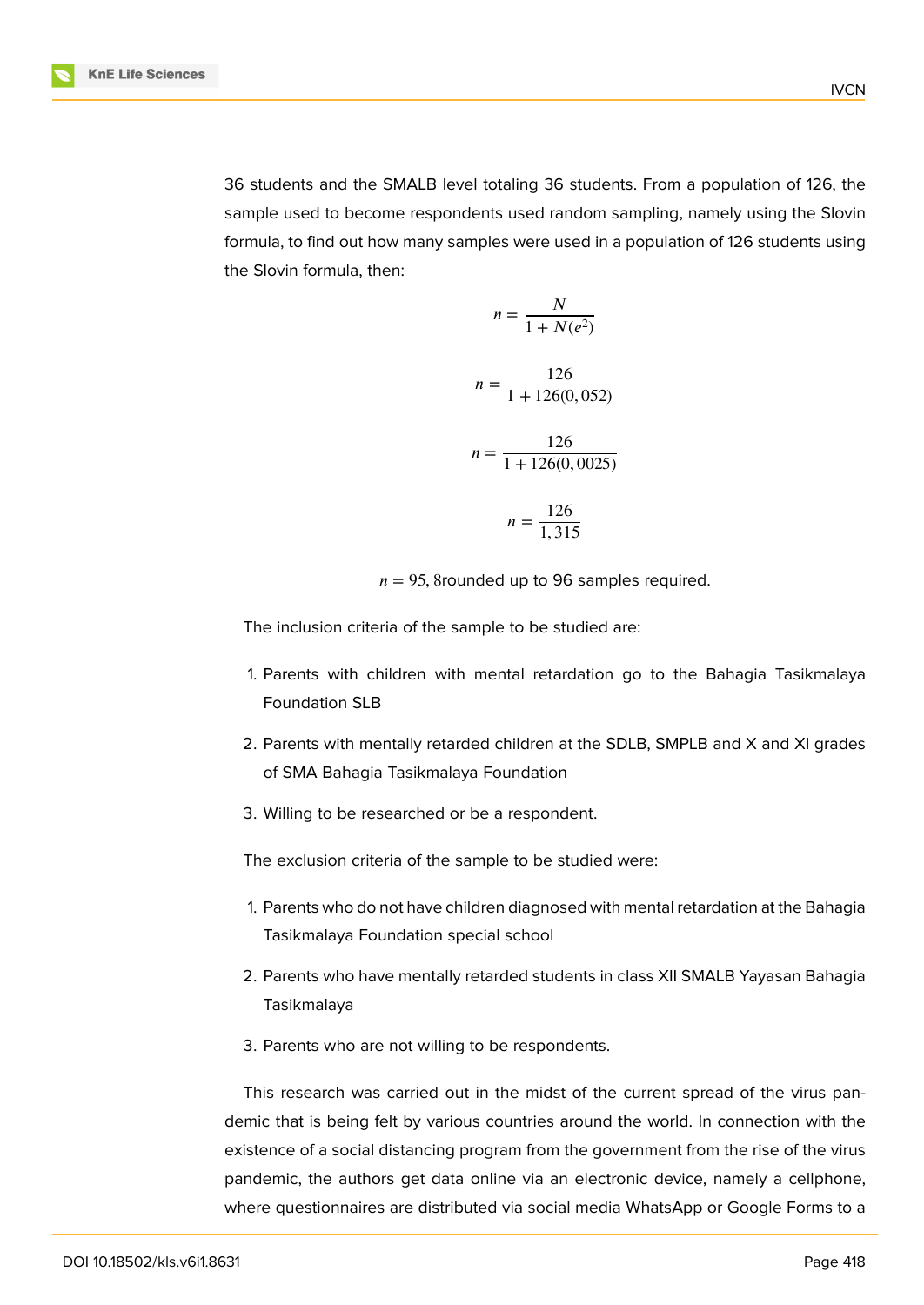group of parents of mentally retarded students. This has received permission from the principal and the head of the coordination of parents / guardians of students.

The questionnaire collected 73 responses from respondents who have filled out the questionnaire and have been distributed via social media WhatsApp or Google Forms, while 23 respondents were constrained in filling out the online questionnaire so that the authors conducted a field survey with home visits to distribute the questionnaire directly by implementing health protocols according to the protocol. covid-19 recommended by the government.

In this study the authors conducted an unstructured interview with the principal of the Bahagia Tasikmalaya Foundation SLB through a communication tool in the form of a cellphone, because it was not possible to conduct face-to-face interviews or meetings. This is emphasized in the government lock down or social distancing program in the midst of a viral pandemic outbreak.

## **3. Results**

The research results describe the demographic data of respondents, the univariate analysis describes the application of the type of parenting, the emotional picture of the parents and the description of the social interaction of mentally retarded children.

#### **3.1. Demographic Data**

Based on table 1 showed that most of the respondents have mentally retarded children aged 14-18 years as many as 45 children (46.9%). Most of the children with mental retardation were male as many as 56 children (58.3%), most of the mentally retarded children in the Bahagia Tasikmalaya Foundation SLB are Muslim as many as 95 children (99.0%), most of the parents' education is at high school level as many as 43 people (44.8%).

#### **3.2. Univariate Analysis**

Based on table 1 showed that most of the parents apply the type of democratic parenting as many as 76 people (79.2%), most of the parents show positive emotionality as many as 89 people (92.7%), that the social interactions of mentally retarded children in SLB Yayasan Bahagia Tasikmalaya are mostly in quite as much 49 children (51.0%).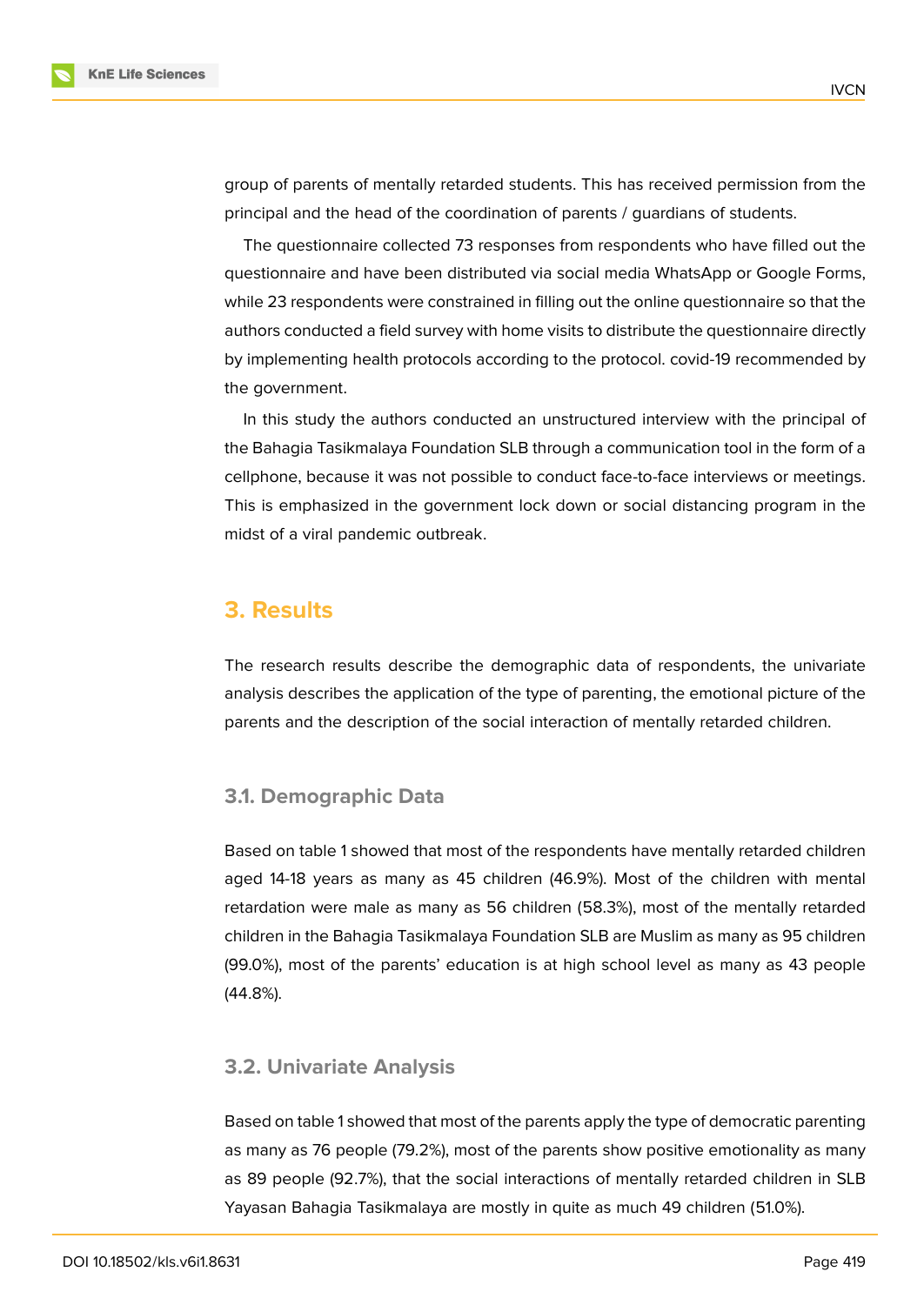|           |                | <b>Frequency</b> | Percentage |
|-----------|----------------|------------------|------------|
| Age       | 6-10 tahun     | 19               | 19.8%      |
|           | 11-13 tahun    | 22               | 22.9%      |
|           | 14-18 tahun    | 45               | 46.9%      |
|           | 19-24 tahun    | 10 <sup>°</sup>  | 10.4%      |
|           | <b>Amount</b>  | 96               | 100%       |
| Gender    | Male           | 56               | 58.3%      |
|           | Female         | 40               | 41.7%      |
|           | <b>Amount</b>  | 96               | 100%       |
| Religion  | Islam          | 95               | 99.0%      |
|           | Christian      | 1                | 1.0%       |
|           | <b>Amount</b>  | 96               | 100%       |
| Education | <b>SD</b>      | 18               | 18.8%      |
|           | <b>SMP</b>     | 22               | 22.9%      |
|           | <b>SMA</b>     | 43               | 44.8%      |
|           | D <sub>2</sub> | 1                | 1.0%       |
|           | D <sub>3</sub> | 2                | 2.1%       |
|           | S <sub>1</sub> | 10 <sup>°</sup>  | 10.4%      |
|           | <b>Amount</b>  | 96               | 100%       |

TABLE 1: Distribution of Respondents Characteristics Based of Mentally Retarded Children in Bahagia Foundation Special School Tasikmalaya

TABLE 2: Distribution of Characteristics of Parent Respondents with Children with Disabilities in the Bahagia Tasikmalaya Foundation Special School

|                           |                 | <b>Frequency</b> | Percentage |
|---------------------------|-----------------|------------------|------------|
| Parenting                 | Authoritarian   | 13               | 13.5%      |
|                           | Democratic      | 76               | 79.2%      |
|                           | Permissive      | $\overline{7}$   | 7.2%       |
|                           | <b>Amount</b>   | 96               | 100%       |
| <b>Emotional Dynamics</b> | Positive        | 89               | 92.7%      |
|                           | <b>Negative</b> | $\overline{7}$   | 7.3%       |
|                           | Amount          | 96               | 100%       |
| Social Interaction        | Good            | 33               | 34.4%      |
|                           | Enough          | 49               | 51.0%      |
|                           | Less            | 14               | 14.6%      |
|                           | <b>Amount</b>   | 96               | 100%       |

Based on table 3 showed that the percentage of parent who applies authoritarian parenting gets the social interaction results of mentally retarded children in the enough category of 7 children.

Based on table 4 showed that the percentage of parents who apply democratic parenting is in the moderate category as many as 39 children.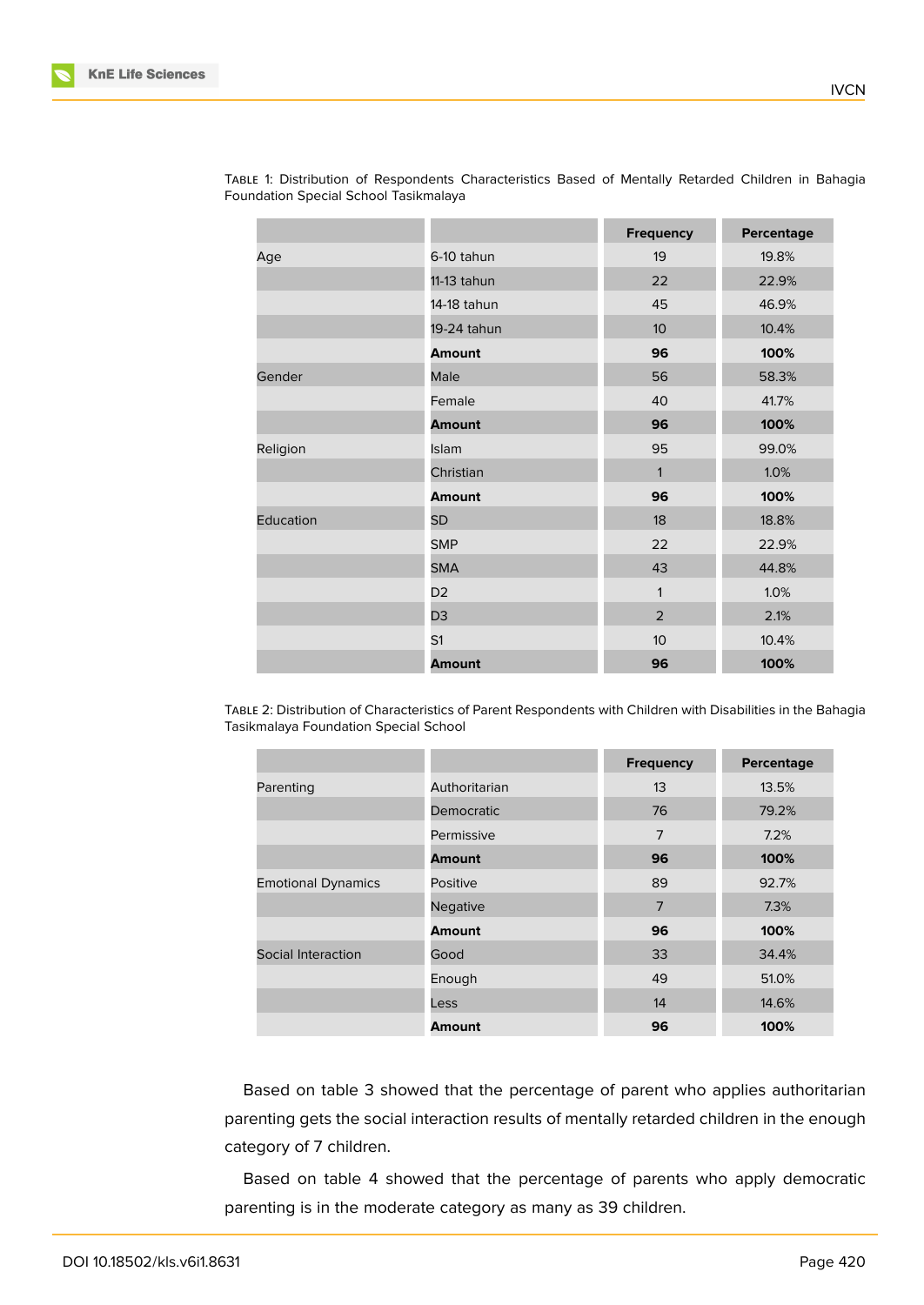TABLE 3: Distribution of Respondents Characteristics Based on the Application of Authoritarian Parenting with the Social Interactions of Mentally Retarded Children in Bahagia Foundation Special School Tasikmalaya

| <b>Social Interaction</b> | Non authoritarian | <b>Authoritarian</b> | <b>Total</b> |
|---------------------------|-------------------|----------------------|--------------|
| Good                      | 28                | 5                    | 33           |
| Enough                    | 42                |                      | 49           |
| Less                      | 13                |                      | 14           |
| <b>Amount</b>             | 83                | 13                   | 96           |

TABLE 4: Distribution of Respondents Characteristics Based on the Application of Democratic Parenting with the Social Interactions of Mentally Retarded Children in Bahagia Foundation Special School Tasikmalaya

| <b>Social Interaction</b> | <b>Non-Democratic</b> | <b>Democratic</b> | <b>Total</b> |
|---------------------------|-----------------------|-------------------|--------------|
| Good                      |                       | 26                | 33           |
| Enough                    | 10                    | 39                | 49           |
| Less                      | 3                     | 11                | 14           |
| <b>Amount</b>             | 20                    | 76                | 96           |

TABLE 5: Distribution of Respondents Characteristics Based on the Application of permissive Parenting with the Social Interactions of Mentally Retarded Children in Bahagia Foundation Special School Tasikmalaya

| <b>Social Interaction</b> | <b>Non Permissive</b> | <b>Permissive</b> | <b>Total</b> |
|---------------------------|-----------------------|-------------------|--------------|
| Good                      | 32                    |                   | 33           |
| Enough                    | 43                    | 6                 | 49           |
| Less                      | 14                    | 0                 | 14           |
| <b>Amount</b>             | 89                    |                   | 96           |

Based on table 5 showed that the percentage of parents who apply premissive parenting gets the social interaction results of mentally retarded children in enough categories as many as 6 children.

TABLE 6: Distribution of Respondents Characteristics Based on the Emotions of the Emotional Dynamics of the Parents with the Social Interactions of Mentally Retarded Children in Bahagia Foundation Special School Tasikmalaya

| <b>Social Interaction</b> | <b>Negative</b> | <b>Positive</b> | <b>Total</b> |
|---------------------------|-----------------|-----------------|--------------|
| Good                      |                 | 32              | 33           |
| Enough                    | 6               | 43              | 49           |
| Less                      |                 | 14              | 14           |
| <b>Amount</b>             |                 | 89              | 96           |

Based on table 6 showed the percentage of the application of the emotional dynamics of parents with the social interaction of mentally retarded children at the SLB Bahagia Tasikmalaya Foundation, giving rise to positive emotional dynamics reactions getting the results of social interactions in sufficient categories as many as 43 children.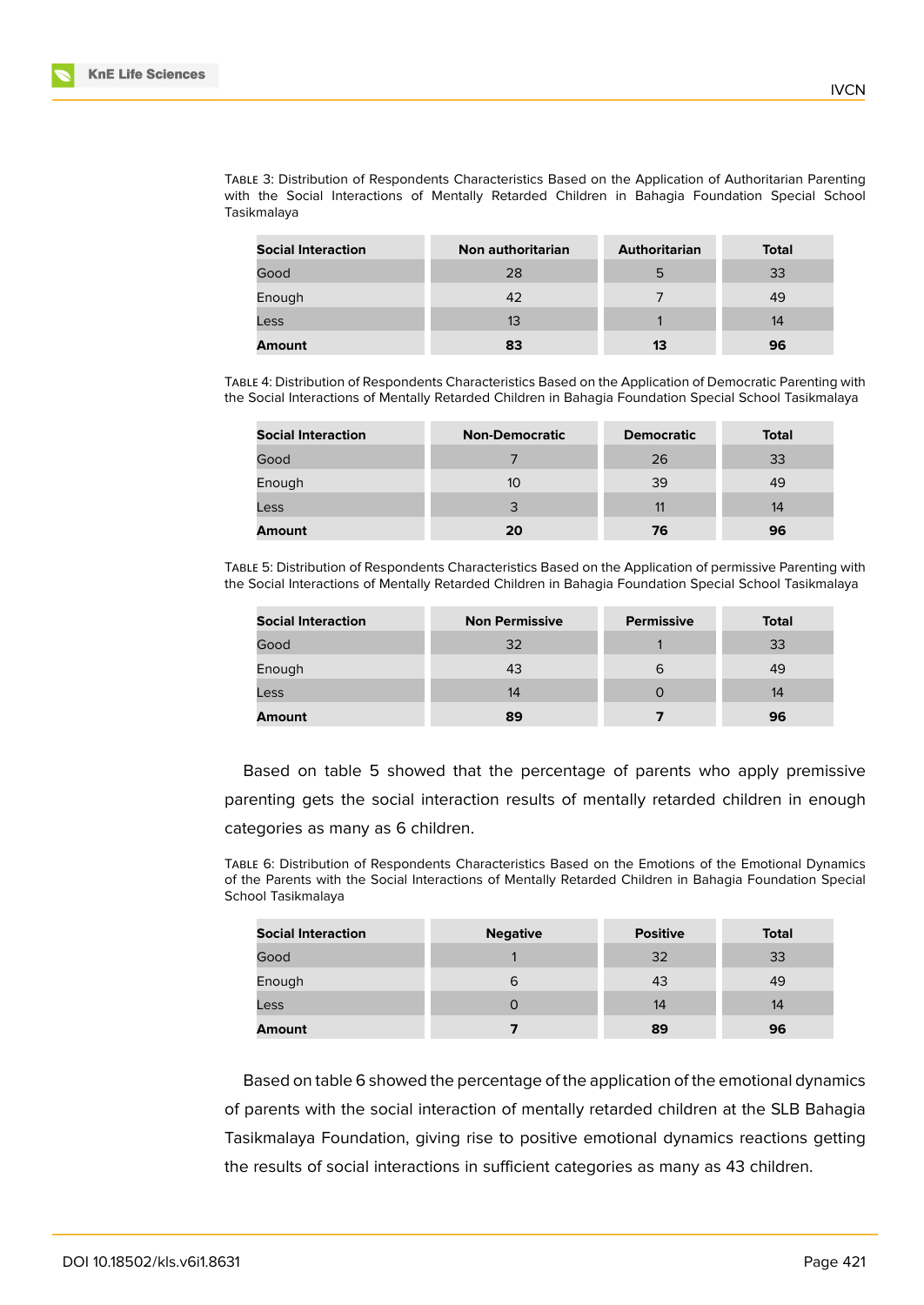

## **3.3. Bivariate Analysis**

TABLE 7: The Relationship of Parenting Style with the Social Interactions of Mentally Retarded Children in Bahagia Foundation Special School Tasikmalaya

|                                      |                      | P-Value           |                   |              |            |       |
|--------------------------------------|----------------------|-------------------|-------------------|--------------|------------|-------|
| <b>Social</b><br><b>Interactions</b> | <b>Authoritarian</b> | <b>Democratic</b> | <b>Permissive</b> | <b>Total</b> | Percentage |       |
| Good                                 | 5                    | 26                | 1                 | 33           |            | 0.001 |
| Enough                               | 7                    | 39                | 6                 | 49           |            |       |
| Less                                 |                      | 11                | $\Omega$          | 14           |            |       |
| <b>Amount</b>                        | 13                   | 76                | 7                 | 96           | 100%       |       |

Based on table 7 after the Spearman rank statistical test was carried out, the p-value = 0.001 was smaller than  $\alpha$  <0.05, which means that H0 was rejected. H0 is rejected that there is a significant relationship between parenting styles and social interactions of children with mental retardation in SLB Yayasan Bahagia Tasikmalaya.

TABLE 8: The Relationship Between the Emotional Dynamics of Parents and the Social Interactions of Mentally Retarded Children in Bahagia Foundation Special School Tasikmalaya

| <b>Parenting Style</b>               |                 |                 |              |            | P-Value |
|--------------------------------------|-----------------|-----------------|--------------|------------|---------|
| <b>Social</b><br><b>Interactions</b> | <b>Negative</b> | <b>Positive</b> | <b>Total</b> | Percentage |         |
| Good                                 | 1               | 32              | 33           |            | 0.021   |
| Enough                               | 6               | 43              | 49           |            |         |
| Less                                 | 0               | 14              | 14           |            |         |
| <b>Amount</b>                        | 7               | 89              | 96           | 100%       |         |

Based on table 8 after the Spearman rank statistical test was carried out on 96 respondents, the p-value = 0.021 was smaller than  $\alpha$  <0.05, which means that H0 was rejected. H0 rejected means that there is a significant relationship between the Emotional Dynamics of Parents and the Social Interaction of Children with Disabilities in SLB Yayasan Bahagia Tasikmalaya.

## **4. Discussion**

## **4.1. Demographic Data**

Table 1 Distribution of Characteristics of Respondents Based on the Age of Mentally Retarded Children At the Bahagia Foundation Special School Tasikmalaya shows that most of the respondents have 45 children with mental retardation aged 14-18 years (46.9%) and a small proportion are in the 19-24 year age category as many as 10 children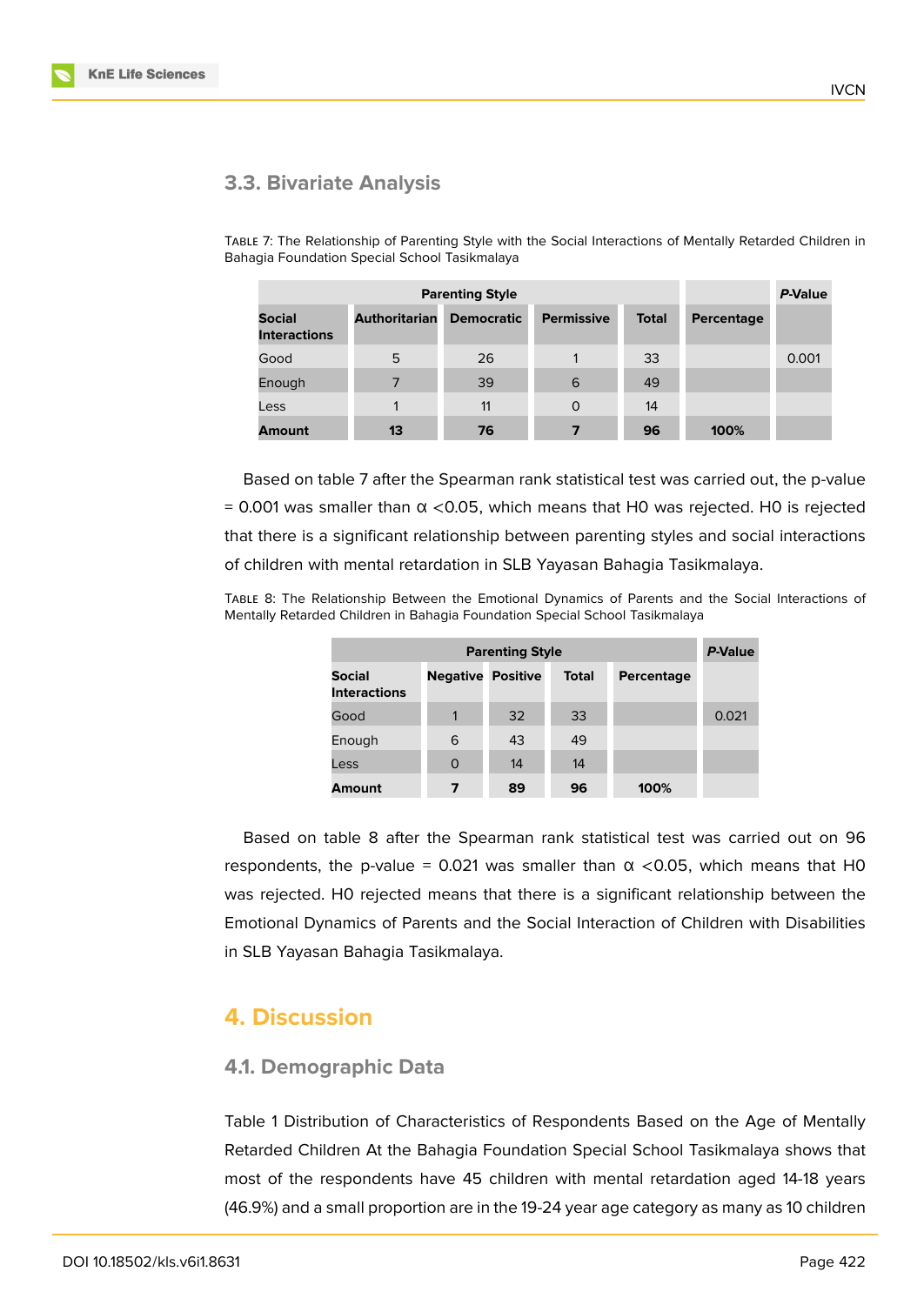(10.4%). From SDLB to SMALB level. The age factor was related to the social interactions of children with autism, namely the higher the age, the better their social interactions. Thus it is the same as with social interactions in mentally retarded children, the higher the age, the better the social interactions of mentally retarded children. Apart from age, it is closely related to religion and parental education [8].

Gender Characteristics of Mentally Retarded Children in Bahagia Foundation Special School Tasikmalaya shows that most of them are male, as many as 56 children or (58.3%). The results show that the majority of childre[n w](#page-13-1)ith disabilities are male. Male gender is dominant in this entire sample. This research is supported by Suharni *et al.* (2016) researched the Parenting Style of Autistic Children Social Interaction at Insan Mandiri Foundation Pisang Kipas Street No 34A Jati Mulyo Village Malang that children who experience autism are mostly male as many as 9 out of 15 respondents [9]. Twistiandayani & Umah (2017) from their research, found that the gender factor has no relationship with children's social interaction. This reinforces the theory that children with male gender are more found with autism or disabilities that are influenced [by](#page-13-2) sex hormones. Male have the hormone testosterone which inhibits the performance of RORA, a gene that regulates brain function *(Retionic Acid-Related Orphan Reseptor-Alpha)* [8].

## **4.2. [Un](#page-13-1)ivariate Analysis**

Based on Table 2, parenting characteristics given by parents to mentally retarded children in Bahagia Foundation Special School Tasikmalaya shows the results of parents providing parenting in the democracy category as many as 76 people or (79.2%), as many as 13 or (13.5%) parents apply authoritarian parenting and as many as 7 or (7.2%) parents apply permissive parenting. This means that this study found the results of most parents applying democratic parenting. This research was supported by Suharni *et al* (2016) get the most of the democratic Parenting style as many as 15 people or (100%) [9]. This is in line with research Bahri (2014) explains that parenting is a behavior that is given to children that is consistent or permanent.

Children will feel this pattern of behavior either positive or negative in interacting, [co](#page-13-2)mmunicating during parenting activities. The parenting given by each parent is different, whether it is coercive (Authoritarian), free under observation (Democratic) or even free as freely as possible to the child without any reprimand (permissive) [10]. Authoritarian parenting has a character that imposes the will of the parents absolutely on the child without any resistance. The democratic parenting given by parents to children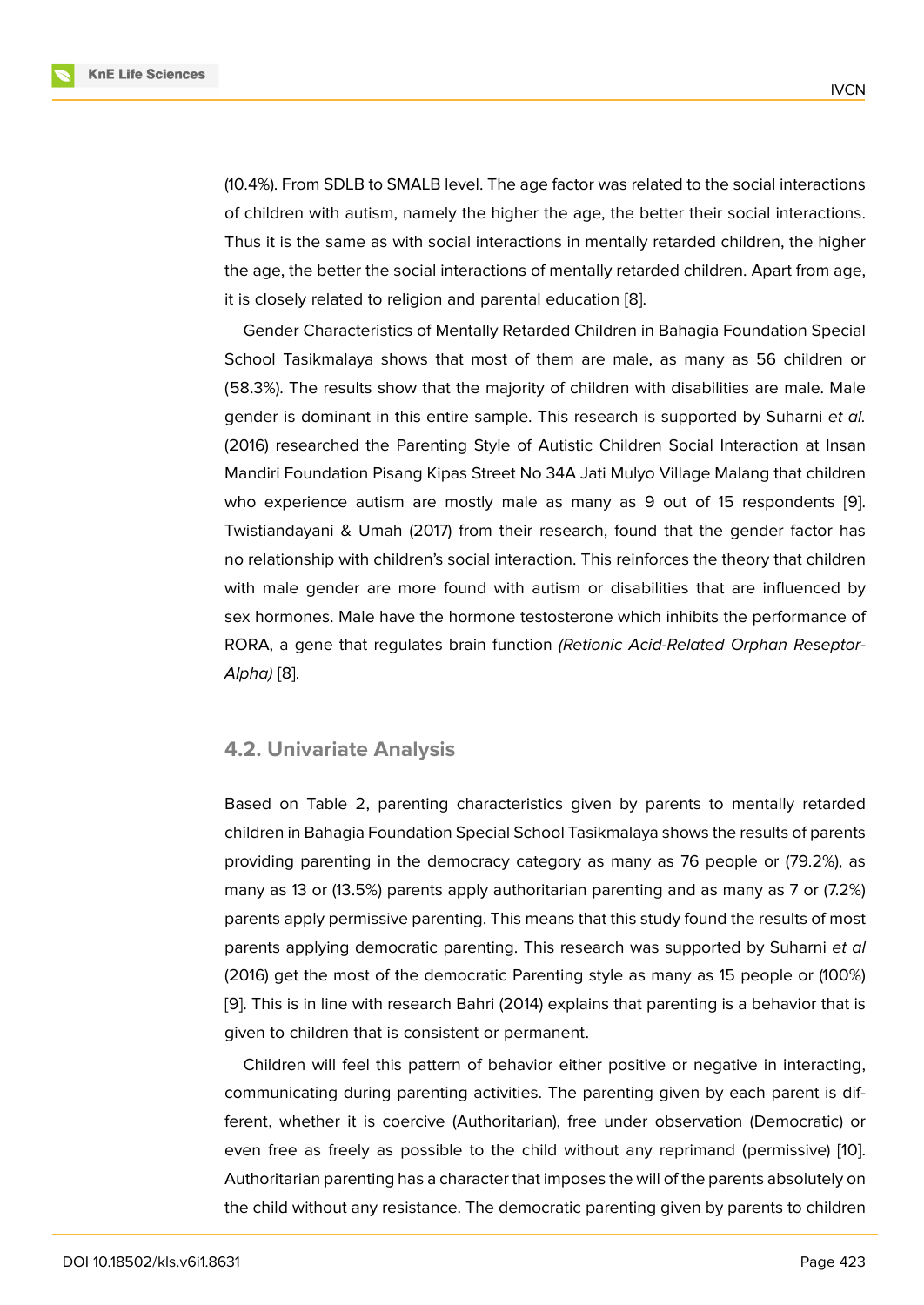is that parents always respect and pay attention to children's freedom in monitoring and guidance. Taking into account the child's opinion on the reasons taken in a decision. Meanwhile, permissive parenting is a type of parenting that does not strictly enforce the rules and tends to ignore and forgive problematic behavior [11].

Based on Table 3 emotional dynamic characteristics given by parents to mentally retarded children in Bahagia Foundation Special School Tasikmalaya shows the percentage of each type of emotional dynamics of parents to men[ta](#page-13-3)lly retarded children. Most of the emotional dynamics of parents were described in the positive category as many as 89 people or (92.7%) and a small part of the emotional dynamics described by parents in the negative category were 7 people or (7.3%). This is in line with the research conducted by Qomamadani (2017) the results of his research were carried out on three parents who have autistic children, where they generate negative emotional reactions when the child is suspected of having autism, over time they become positive emotional reactions but often feel negative reactions appear immediately in time [7] Dynamics can be said to be the movement of emotions that appear in a changing manner in a person. This event becomes the stimulus for the emergence of a further incident [12]. Dynamics means that there is a simple relationship between groups of interacti[on](#page-13-0)s that leads to positive or negative behavior [13].

Based on Table 3 respondent characteristics based on the social i[nte](#page-13-4)ractions of mentally retarded children in Bahagia Foundation Special School Tasikmalaya shows that the percentage of each so[cia](#page-13-5)l interaction of mentally retarded children mostly gives an overview in the enough category as many as 49 children or (51.0%). This research was supported by Suharni *et al* (2016) get the results of social interaction of respondents as many as 12 people. The results obtained ρ*- value* = 0,000 < α (0,05) [9]. Social interaction is a social relationship that affects each other between individuals, groups and communities [14].

#### **4.3. Bivariate [An](#page-13-6)alysis**

**4.3.1. The Relationship between Parenting Style and the Social Interaction of Mentally Retarded Children in Bahagia Foundation Special School Tasikmalaya**

Based on Table 7 The Relationship Between Parenting Styles with the Social Interactions of Mentally Retarded Children has the results that have been carried out by the *spearman rank* statistical test of the three types of parenting, namely authoritarian parenting, democratic parenting and permissive parenting to 96 respondents, obtained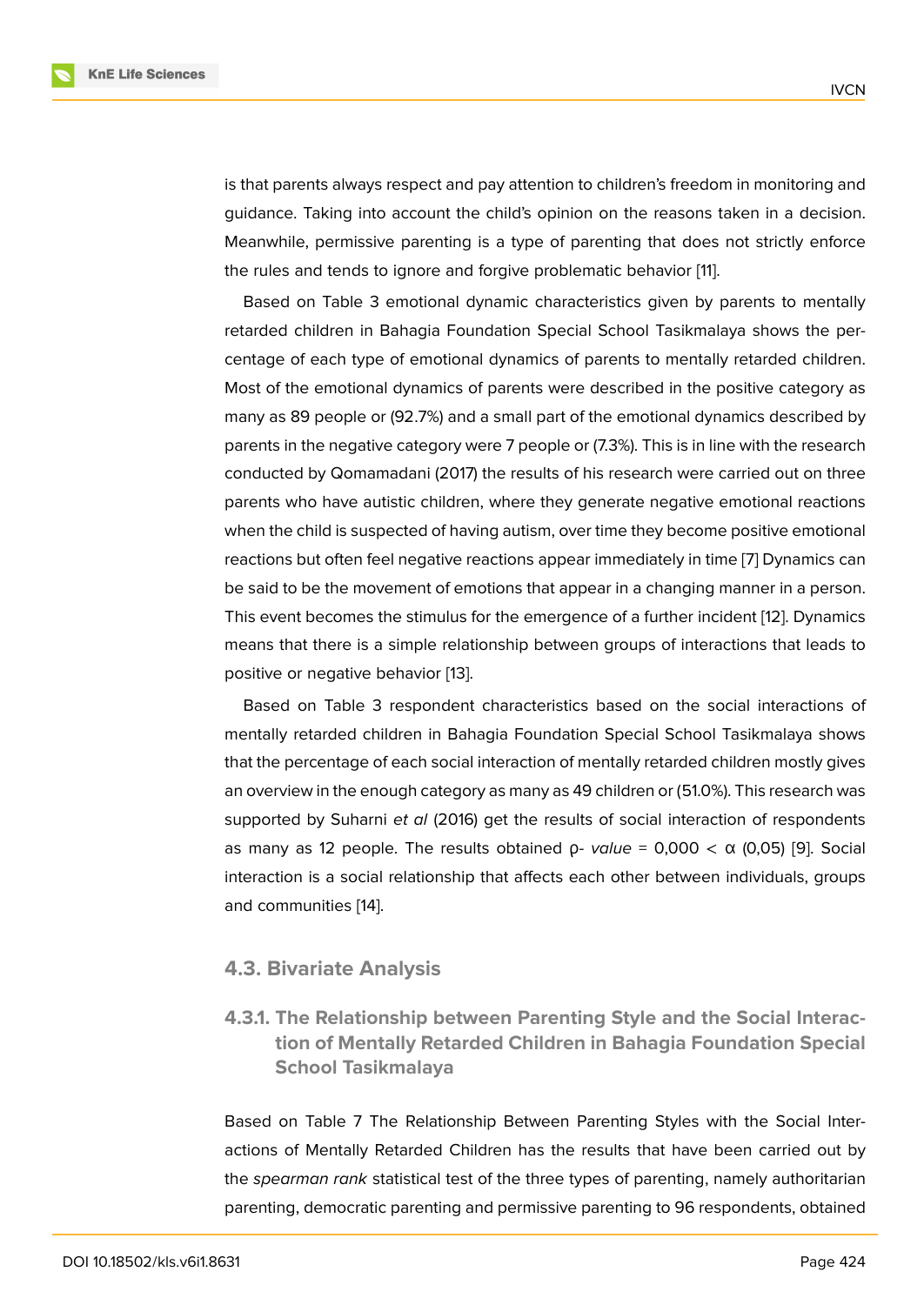$p$ -value= 0.001 is smaller than  $\alpha$  <0.05, which means that H0 is rejected. H0 is rejected which means that there is a significant relationship between the types of Parenting Style and Social Interactions of Mentally Retarded Children in Bahagia Foundation Special School Tasikmalaya.

This research is in line with research conducted by Suharni et al (2016) the results showed that all (100%) of the respondents applied democratic parenting and there were only 12 respondents' social interaction. The result is  $p$ value = 0.000  $<\alpha$  (0.05), so that H0 is rejected, it can be concluded that there is a relationship between parenting and social interaction in children with autism [9]. This is in line with Azizah (2015) research which explains that there is parenting relationship with parents autistic child social interactions [5]. Bahari (2014) explains that children will feel this pattern of behavior both positive and negative in interacting, comm[un](#page-13-2)icating during parenting activities. In this case the theory strengthens the results of this study that the parenting style of parents with [so](#page-12-4)cial interactions of mentally retarded children has a mutually sustainable bond or relationship [10].

Researchers assume that the parenting style that children perceive as a good parenting style is democratic parenting which describes the openness of communication between ch[ildr](#page-13-7)en and parents so that it creates good children's social interaction. Children will feel happy if their opinions are respected and embraced by parents so that a positive emotional reaction appears in the hearts of parents with gratitude to see their children communicate actively. Likewise, if the authoritarian parenting style is enforced by force, the child will feel pressured by the situation between the child and the parents, if the child violates, it will cause annoyance that appears as a feeling experienced by the parents so that the relationship between parenting forces that creates negative emotions, the child will also cause less interaction due to stressful situations Likewise with the application of permissive parenting where parents are indifferent to their children, the children will at will bring out feedback that the children likes too.

## **4.3.2. The Relationship between Parents Emotional Dynamics and Social Interaction of Mentally Retarded Children in Bahagia Foundation Special School Tasikmalaya**

Based on Table 8 the relationship between the emotional dynamics of parents and the social interaction of mentally retardated children has results that have been carried out by the *spearman rank* statistical test on 96 respondents obtained *p-value* = 0.021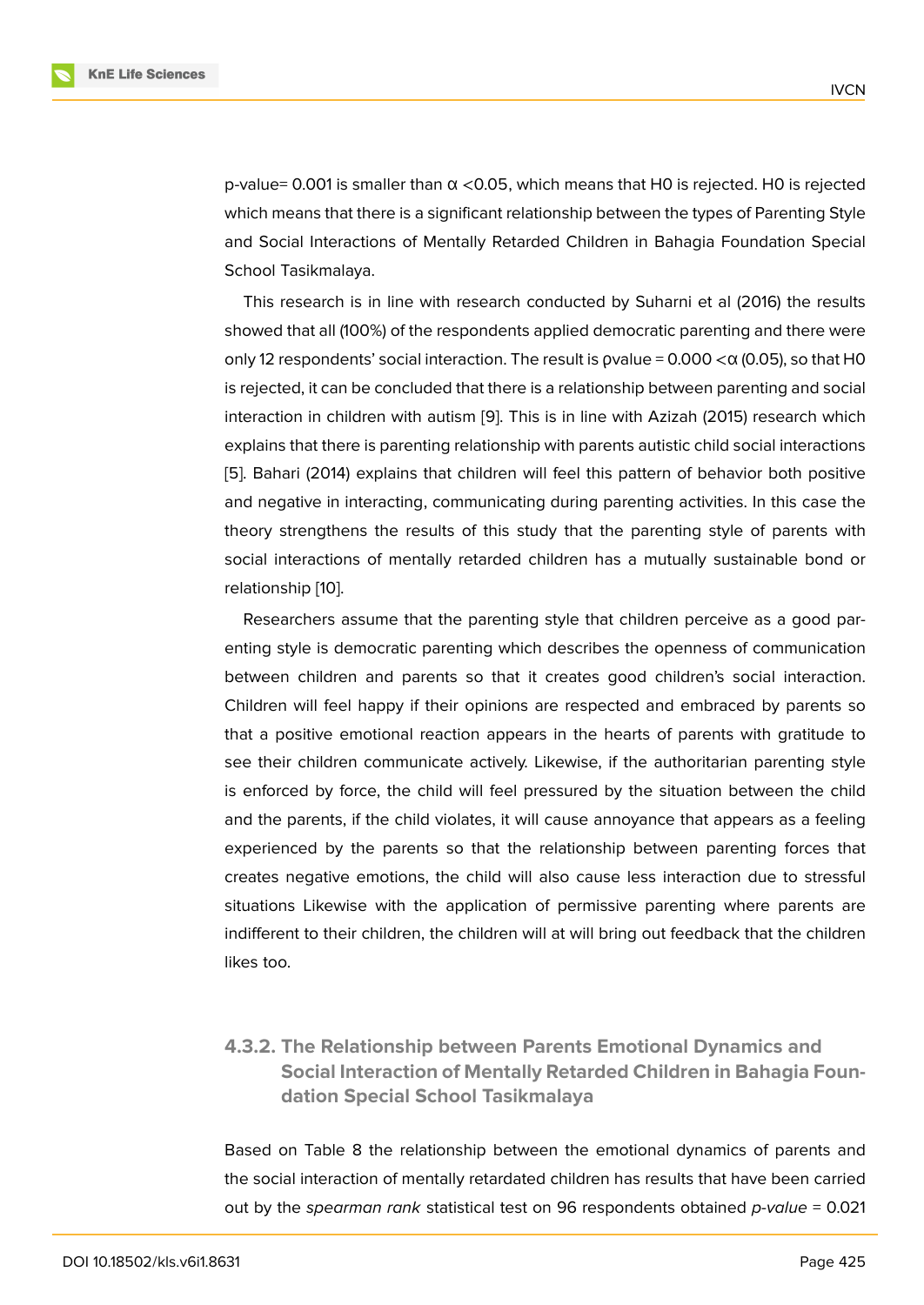is smaller than α <0.05, which means that H0 is rejected. H0 rejected means that there is a significant relationship between the Emotional Dynamics of Parents and the Social Interaction of Mentally Retardated Children in Bahagia Foundation Special School Tasikmalaya. Parental emotional dynamics means emotional movement or emotional stability that parents feel as a result of an event or response to something that has happened. Every parent has different emotional reactions when dealing with mentally retarded children so that they are able or not to realize their emotions or parents are able or not to regulate emotions under stress which is called emotion regulation.This is supported by Gross (2007) theory concerning aspects of emotional regulation, namely able to regulate positive emotions as well as negative emotions, able to be aware of emotions, control emotions consciously and automatically, able to control the pressure resulting from the problems at hand [15]. Based on the overall results of this study, it is explained that there is a relationship between the Emotional Dynamics of Parents and the Social Interaction of Children with Disabilities in SLB Yayasan Bahagia Tasikmalaya.

The author reveals that in additio[n t](#page-13-8)o the type of parenting that parents apply in educating their children, of course there are many more factors that influence the social interactions of mentally retarded children. The limitation of mentally retarded children in interacting is that parents must pay attention to how to communicate, because mentally retarded children have limitations in language. Factors affecting the social interactions of mentally retarded children that parents must know are imitation, Imitation or the act of imitating another person. For example, speaking style, behavior, tradition and habits, mindset. In this case, mentally retarded children try to find new ways to communicate to interact. In addition, the role of parents in providing support to mentally retarded children is expected to be able to increase the social interaction of mentally retarded children. In this case, cooperation between parents and children is needed because cooperation is one of the main forms of social interaction. And parents are able to maintain direct communication with children as an effort to provide a good healing process for mentally retarded children.

Less attention given from parents to children in carrying out interactions will make it difficult for children to interact with both parents and peers. There are things that can increase the social interaction of children with autism, namely the need to interact with peers in carrying out joint activities that provide fun for mentally retarded children as the start of a good social interaction [9]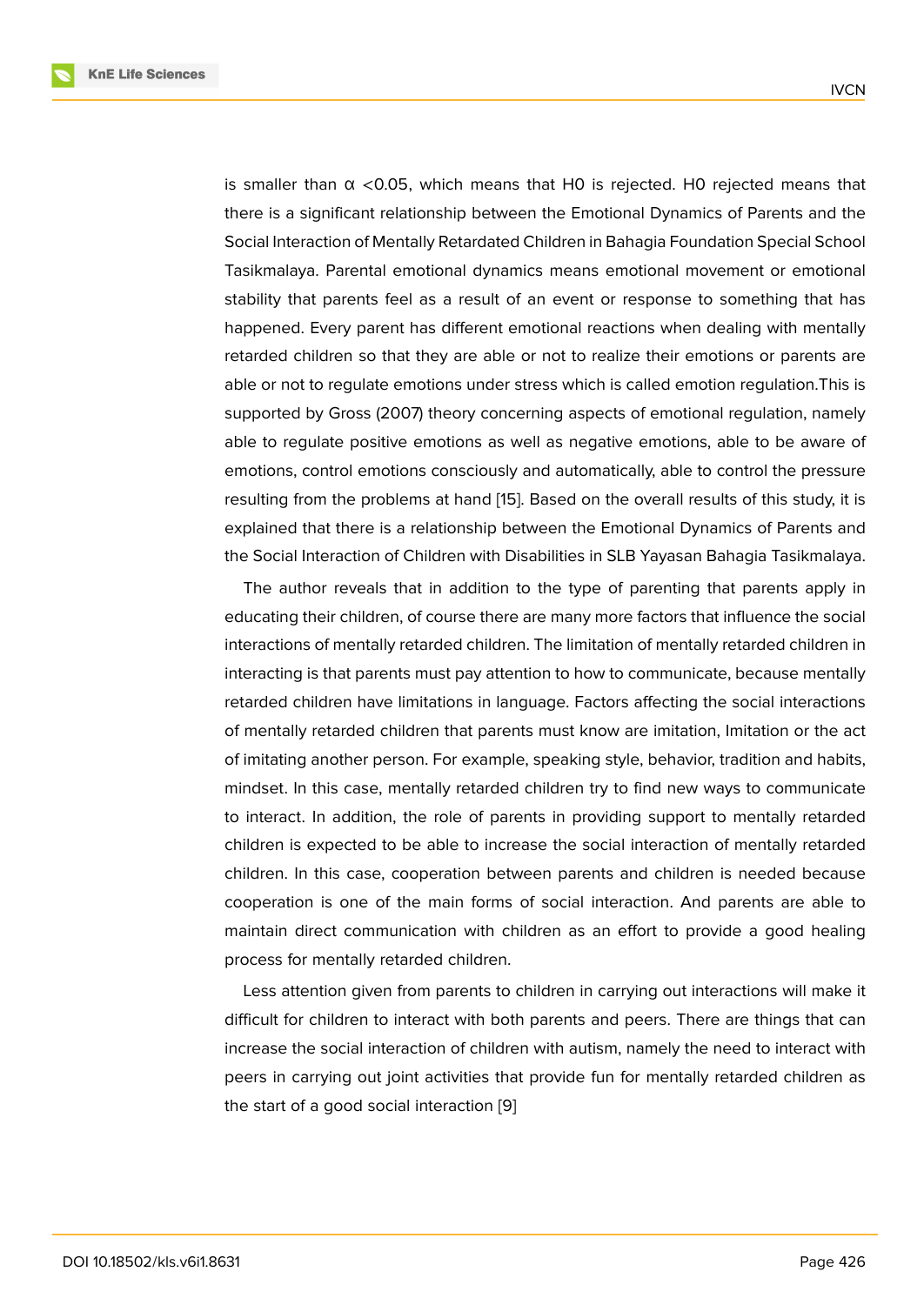

## **5. Conclusion**

The social interactions of mentally retarded children mostly provide an overview in the sufficient category as many as 49 children or (51.0%), only a portion of the social interactions of mentally retarded children in the Good category were 33 children or (34.4%), and a small proportion of the social interactions of mentally retarded children are in the less category as many as 14 children or (14.6%).

After doing statistical tests *rank spearman* obtained *p-value* = 0.001 is smaller than  $\alpha$  <0.05, which means that HO is rejected. HO is rejected that there is a significant relationship between Parenting Styles and Social Interactions of Mentally Retarded Children in Bahagia Foundation Special School Tasikmalaya. While the p-value = 0.021 is smaller than  $\alpha$  <0.05, which means that H0 is rejected. H0 rejected means that there is a significant relationship between the Emotional Dynamics of Parents and the Social Interaction of Mentally Retarded Children in Bahagia Foundation Special School Tasikmalaya.

## **References**

- <span id="page-12-0"></span>[1] ELDIA MAY YORA, E. M. Y. (2019). *pengaruh terapi bermain lego (block) terhadap kemampuan beradaptasi sosial pada anak penyandang tunagrahita di sekolah luar biasa al-azra'iyah tabek panjang kec. Payakumbuh tahun 2019* (Doctoral dissertation, stikes perintis padang).
- <span id="page-12-1"></span>[2] Dewi, V. K. (2017). Hubungan pola Asuh Orang Tua Dengan Tingkat Kemandirian Anak Retardasi Mental Ringan di SDLB YPLB Banjarmasin. *An-Nadaa: Jurnal Kesehatan Masyarakat*, vol. 4, issue 1, pp. 21-5.
- <span id="page-12-2"></span>[3] Rahayu, E. (2019). Hubungan Pola Asuh Orang Tua Dengan Tingkat Kemandirian Anak Autis Di Wilayah Kota Tasikmalaya Tahun 2019. (Eneng Rahayu, S.Kep Universitas Bhakti Kencana Tasikmalaya, 2019).
- <span id="page-12-3"></span>[4] Rohayati, D. A. (2017). *Hubungan Pola Asuh Orangtua Dengan Perilaku Moral Tidak Baik Siswa Smp Negeri 14 Muaro Jambi* (Doctoral dissertation, Universitas Jambi).
- <span id="page-12-4"></span>[5] FATIAH AZIZAH, F. A. (2015). *Hubungan pola asuh orang tua dengan interaksi sosial anak autis di sekolah luar biasa al ikhlas garegeh kota Bukittinggi tahun 2015* (Doctoral dissertation, STIKes PERINTIS PADANG).
- <span id="page-12-5"></span>[6] Duri, D. R., Yati, D., & Ambarketawang, G. (2018). GAMBARAN POLA ASUH ORANG TUA PADA ANAK RETARDASI MENTAL (INTELECTUAL DISABILITY) DI SLB BAKTI SIWI SLEMAN. *Jurnal Kesehatan Saelmakers PERDANA*, *1*(2), 18.